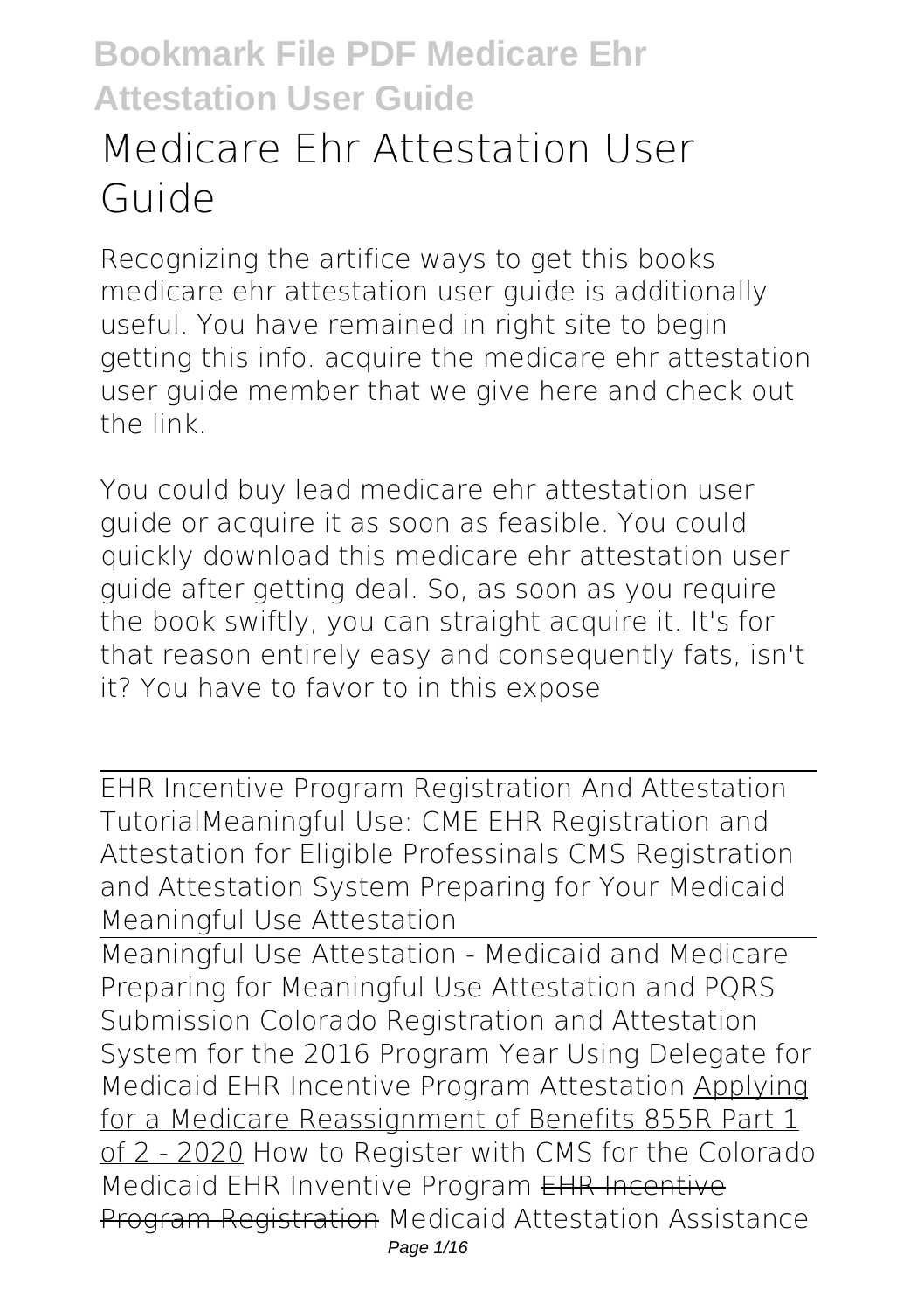*Review of Process and Resources*

How to Enroll in Medicare Online (Updated)**Financial Assistance For Medicare. Demo: Learn Medical Billing in One Hour // drchrono EHR How to Offset Paths in Illustrator** Noridian Medicare Portal: Eligibility **Medicare Provider Enrollment Through PECOS** How To Apply FIT For An NPI, What Is An NPI, IT What is The Difference Between Type 1 \u0026 Type 2 NPI

Prepare for Medicare Part D Open Enrollment*EHR and Workflow - How to conduct a pre-workflow analysis* **Eligibility Verification** How to Register at CMS for the Colorado Medicaid EHR Incentive Program

Preparing for Meaningful Use Attestation and PQRS Submission*2014 Clinical Quality Measures: Changes for the Medicaid EHR Incentive Program* **What to Expect When You're Attesting A Survival Guide to Meaningful Use Attestation** *EHR Incentive Program* How to Update Your Registration with CMS for the Medicaid EHR Incentive Program Attesting for the Medicaid MU Incentive Program Meaningful Use Attestation - WRS Health EHR *Medicare Ehr Attestation User Guide*

CEHRT FLEXIBILITY ATTESTATION GUIDE Medicare EHR Attestation User Guide – Page 5 Scenario #1: 2011 Edition CEHRT for First-Year Providers This reporting option is only available for providers attesting for their irst year of meaningful use. Providers only need to enter 2013 Stage 1 meaningful use data for a . 90-day reporting period.

*Medicare Electronic Health Record* REGISTRATION USER GUIDE FOR MEDICARE ELIGIBLE PROFESSIONALS Medicare EHR Incentive Program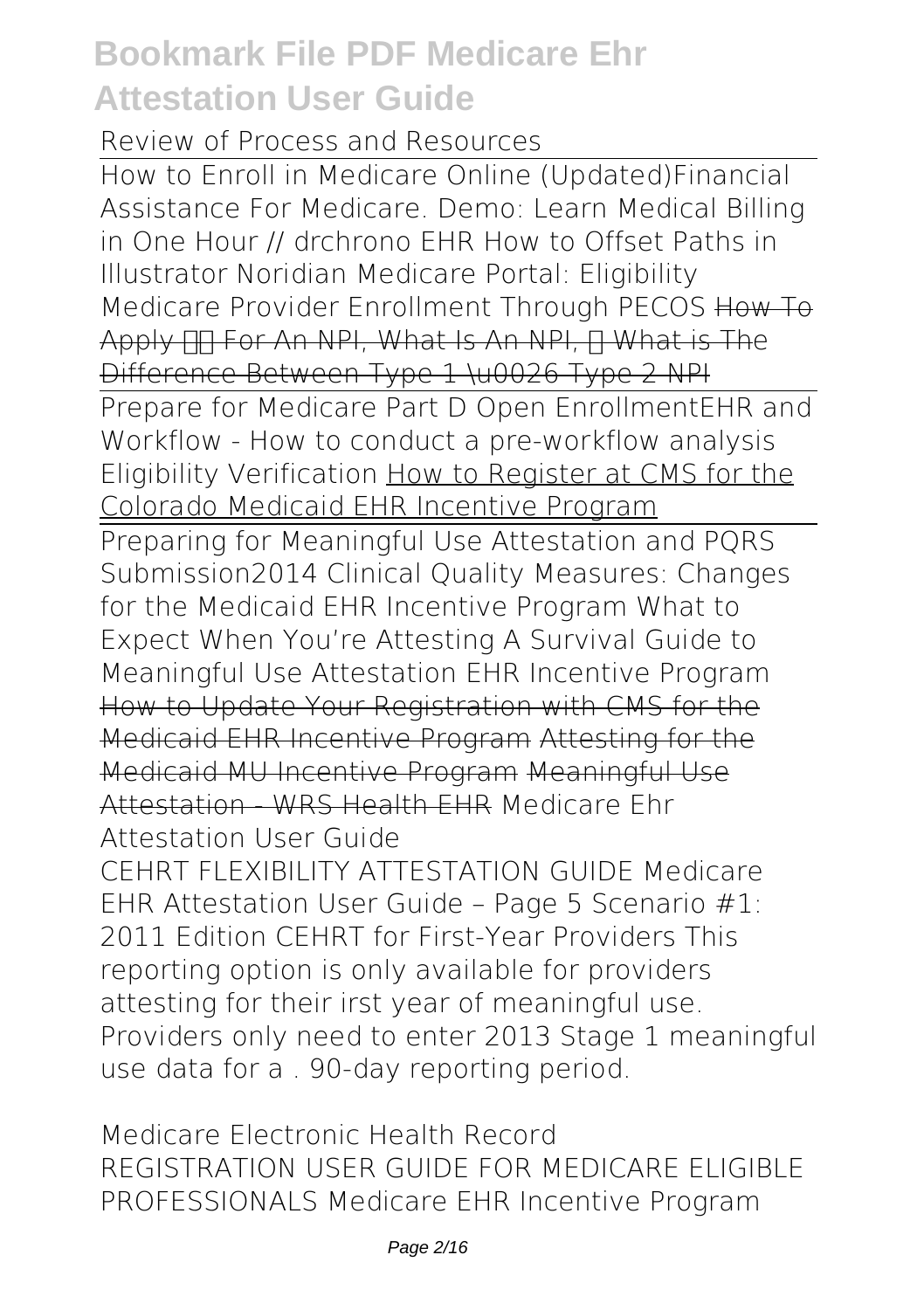User Guide – Page 6 https://ehrincentives.cms.gov Step 3 – Welcome If your login was successful you will receive the "Welcome Screen". STEPS . Click on the . Registration . tab to continue registering for the EHR Incentive Program. After you login, the

*Medicare Electronic Health Record - Centers for Medicare ...*

The official Medicaid Program Interoperability user guides for Medicaid eligible hospital and EPs provide easy instructions for using CMS's systems. They provide helpful tips and screenshots to walk the user through the registration process. Also, they provide important information needed to successfully register and attest.

*Registration & Attestation | CMS* ATTESTATION USER GUIDE Medicare Electronic Health Record (EHR) Incentive Program For Eligible Hospitals and Critical Access Hospitals (07.02.12 ver5)

*Medicare Electronic Health Record (EHR) Incentive Program*

ATTESTATION USER GUIDE FOR FLIGIBLE HOSPITALS & CRITICAL ACCESS HOSPITALS. Medicare EHR Incentive Program User Guide – Page 5. Step 2– Login Instructions for Eligible Professionals. STEPS. If you are an Eligible . Hospital, you must have an active NPI. If you do not have an NPI, you may apply for an NPI in NPPES. Click the link in the body of the screen.

*Medicare Electronic Health Record (EHR) Incentive Program* REGISTRATION USER GUIDE FOR ELIGIBLE HOSPITALS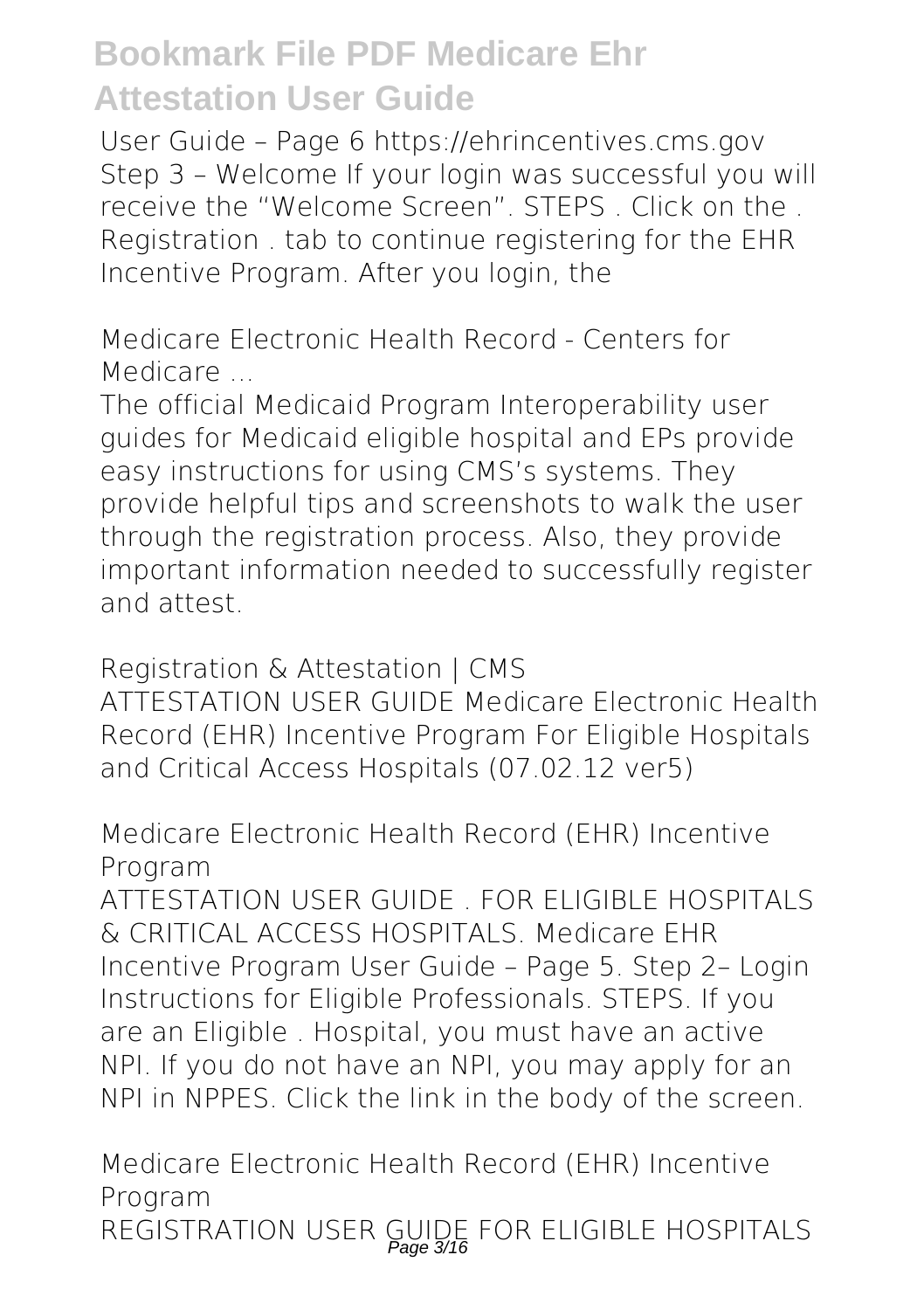Medicare & Medicaid EHR Incentive Program User Guide – Page 11 . https://ehrincentives.cms.gov. Step 7 – Incentive Program Questionnaire for Medicare Only Eligible Hospitals . STEPS . Click the Medicare incentive program . Select your Medicare hospital type . Enter your EHR Certiication Number if you have it

*Medicare and Medicaid Electronic Health Record* Home - Centers for Medicare & Medicaid Services | CMS

*Home - Centers for Medicare & Medicaid Services | CMS*

The newest of those manuals is, An Introduction to the Medicare EHR Incentive Program for Eligible Professionals. They are calling it a comprehensive tool to "help guide EPs through all of the phases of the Medicare EHR Incentive Program, from eligibility and registration to attestation and payment.". The 82 page guide is organized in five steps through the program; the basics, how to participate, meaningful use, attestation, and a resource library.

*CMS User Guide, Meaningful Use Overview, EHR Incentives*

MAPIR User Guide for Eligible Hospitals Before You Begin Saved 29-October-2020

User Guide for Hospitals V1.0

(MAPIR\_Release\_6.3).docx Page 6 of 153 Complete your R&A registration. You must register at the CMS Medicare and Medicaid EHR Incentive Program Registration and Attestation System (also known as R&A) website before accessing MAPIR.<br>Page 4/16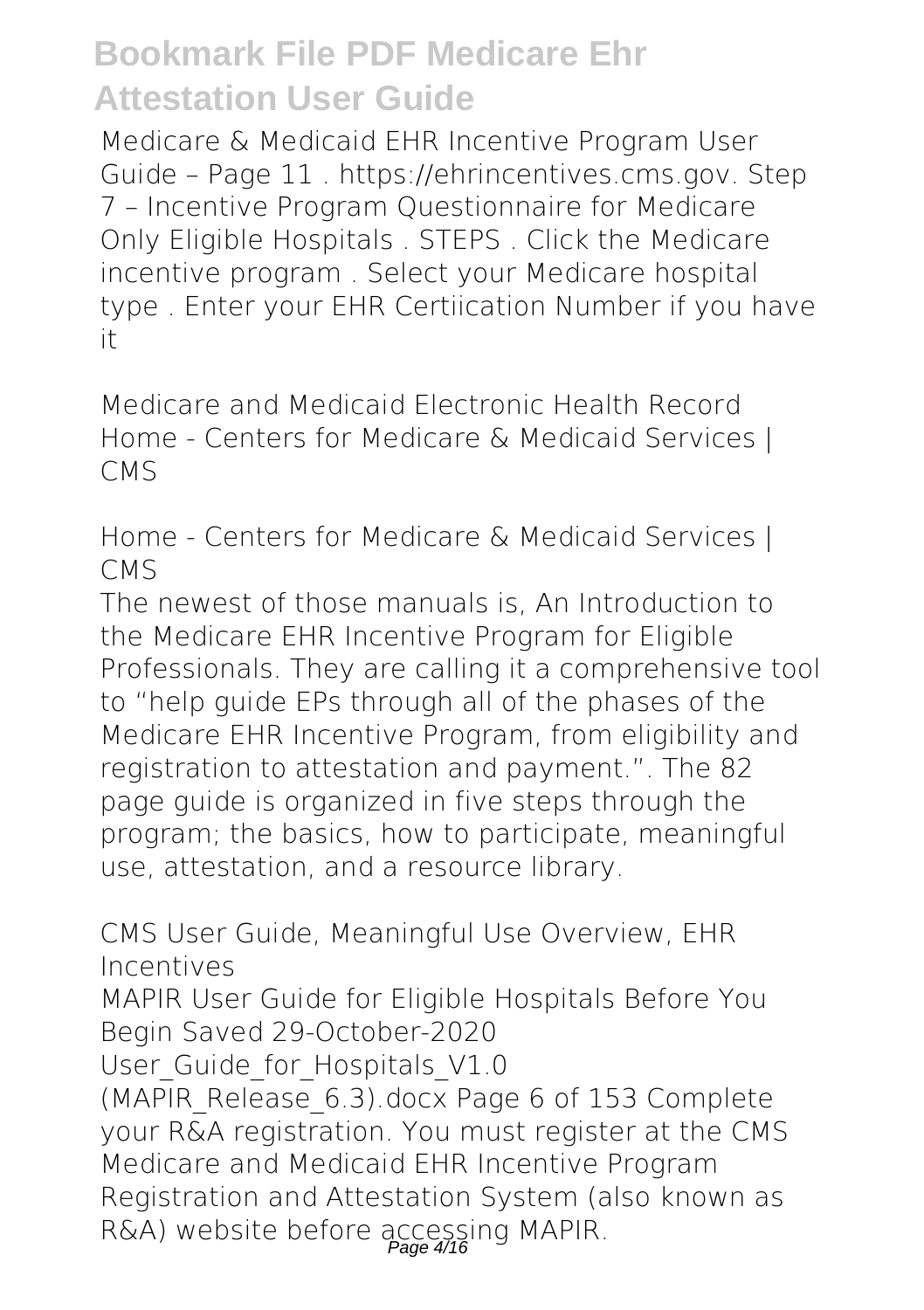*Hospital User Guide - IN.gov*

To qualify to register with the Maryland Medicaid Electronic Health Record (EHR) Registration and Attestation System, providers must complete these two steps: Step 1: Verify Eligibility and Register with CMS. a. Verify eligibility to participate in the Medicaid EHR Incentive Program – read the information available at http://mmcp.dhmh.maryland.gov/ehr/Site Pages/who-is-eligible.aspx. b.

*Maryland Electronic Health Records (EHR) Incentive Program ...*

To qualify to register with the Maryland Medicaid Electronic Health Record (EHR) Registration and Attestation System, providers must complete the following steps: Step 1: Verify Eligibility and Register with CMS a. Verify eligibility to participate in the EHR Incentive Program – read the information available on the Eligibility Tab on our webpage.

*Maryland Medicaid Electronic Health Records (EHR ...* Attestation Application User Manual For Eligible Professional Meaningful Use Attestations Date of Publication: 7/2012 ... Providers that have received a Year 1 Medicaid EHR Incentive Program payment will need to ... New Jersey Electronic Health Record Provider Incentive Program ...

*New Jersey EHR Incentive Program Attestation Application ...*

Select an EHR System Attestation phase for reporting Meaningful Use of Certified EHR Technology. The selections available to you will depend on the CEHRT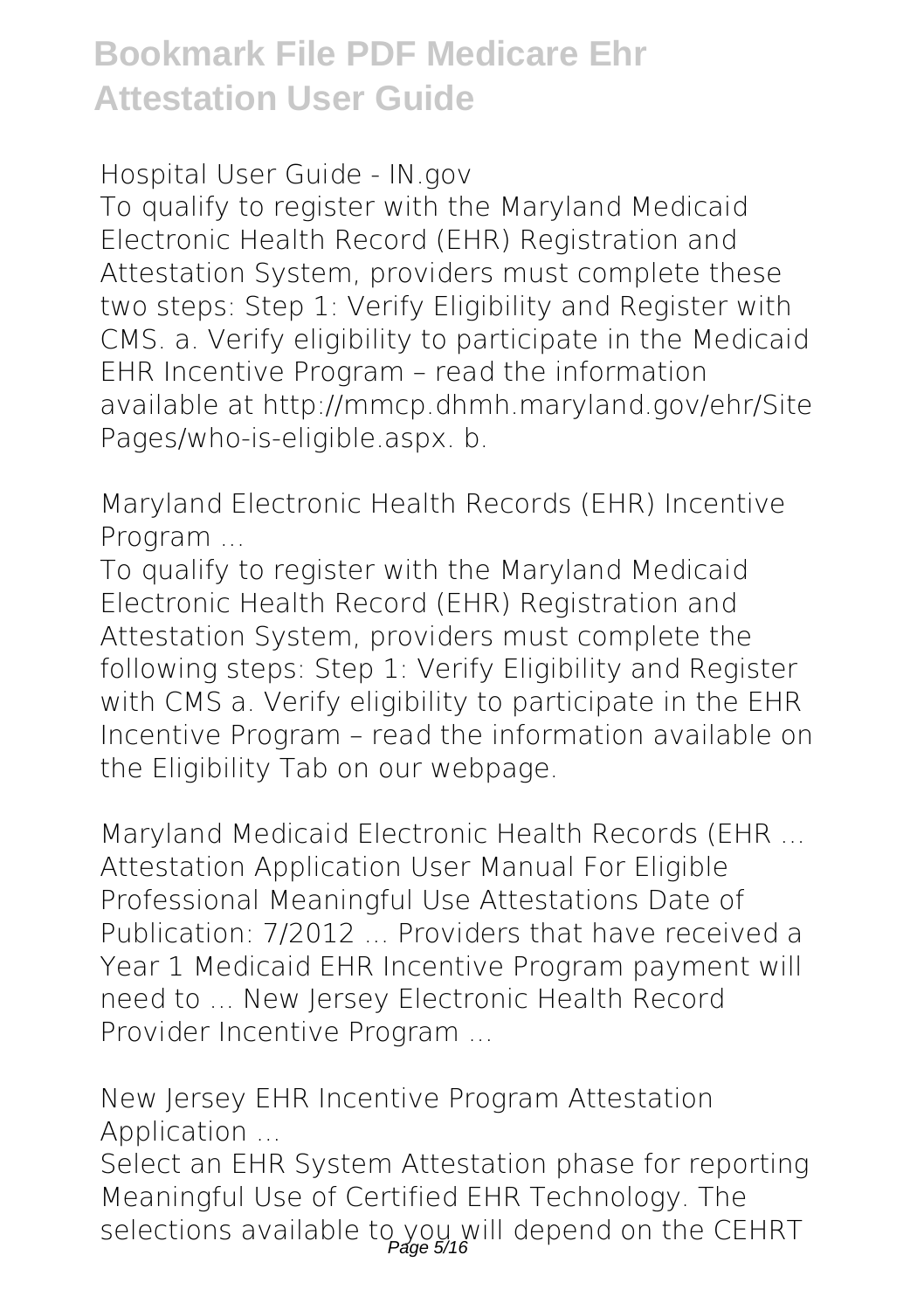ID entered. MAPIR will display the applicable stage options available unless a default has been set. The default for Program Year 2019 is set to Meaningful Use (90 days).

*MAPIR User Guide for Eligible Professionals* attestation will be the same for groups as it is for individuals, once the group attestation is started. 1. To edit/change the Medicaid Volume 90 Day Period or Medicaid Volume, click the Edit link 2. Enter the EHR Certification ID by selecting Add. To obtain the EHR Certification Number, enter the

*North Dakota EHR Incentive Payment Program Eligible ...*

The Michigan Health IT website is a resource for health care professionals, hospitals, payers, provider association groups, and patients. The site provides information on the Medicaid Promoting Interoperability (PI) Program and its benefits to Michigan providers and hospitals.

*MichiganHealthIT.org – Michigan Health IT* Incentive Repository (MAPIR). MAPIR allows Eligible Professionals to complete registration and attestation for Medicaid EHR incentive payments. This User Guide provides step-by-step instructions on how to access MAPIR and successfully submit an incentive payment application. The best way for a new user to become familiar with the Medicaid EHR Incentive Program requirements and processes is

*MAPIR User Guide for Eligible Professionals finalSept5* The Georgia Medicaid EHR Incentive Program uses a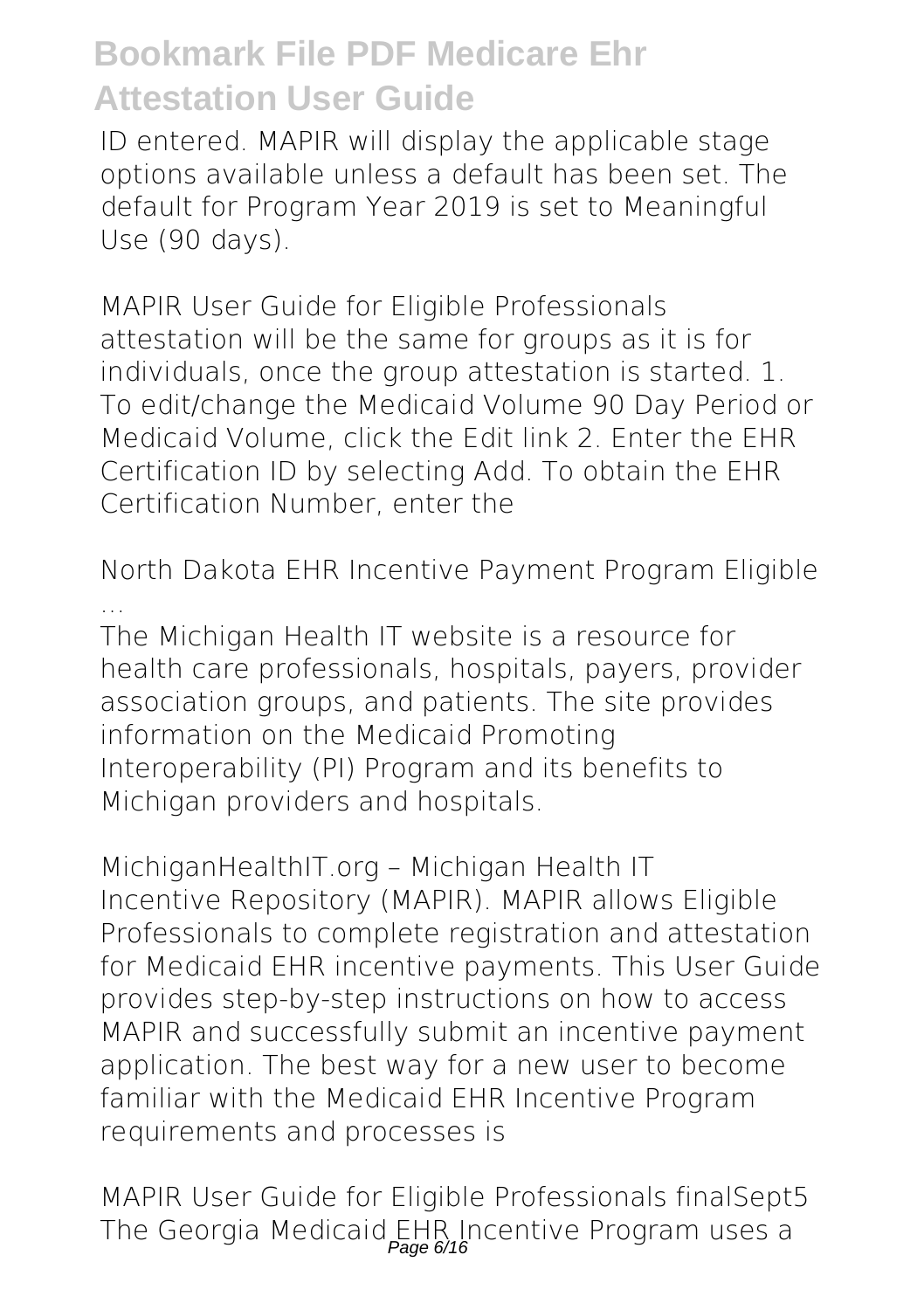web-based application named the Medicaid Assistance Provider Incentive Repository (MAPIR). MAPIR allows Eligible Hospitals to complete registration and attestation for Medicaid EHR incentive payments. This User Guide provides step-bystep instructions on how to

The Incentive Roadmap(r) is acknowledged as one of the most comprehensive and actionable guides available to healthcare professionals seeking to achieve meaningful use through certified EHR technology. The new Fourth edition adds new and expanded information including: \* New Appendix on required Core Objective: Performance of HIPAA Compliant Security and Risk Analysis \* New Appendix which includes link to recorded webinar and slides from the recent eLearning event for Specialists and Meaningful Use \* Extended Chapter for Specialists achieving Meaningful Use through exclusions \* Update information on Certified Technology and the Permanent Certification Program \* New information on the provisions proposed in the CMS NPRM for Stage 2 Meaningful Use What buyers are saying: I highly recommend this for medical practices trying to qualify for meaningful use this and upcoming years. - Stuart Zeilender "5 out of 5 stars, this book is well researched, insightful and full of useful information. It distills a difficult subject into plain English. It is clear that the author is well versed in the subject matter. I recommend this book highly." - Marla Durben Hirsch ...I also love a later section where Jim Tate provides some practical strategy advice on how a clinic should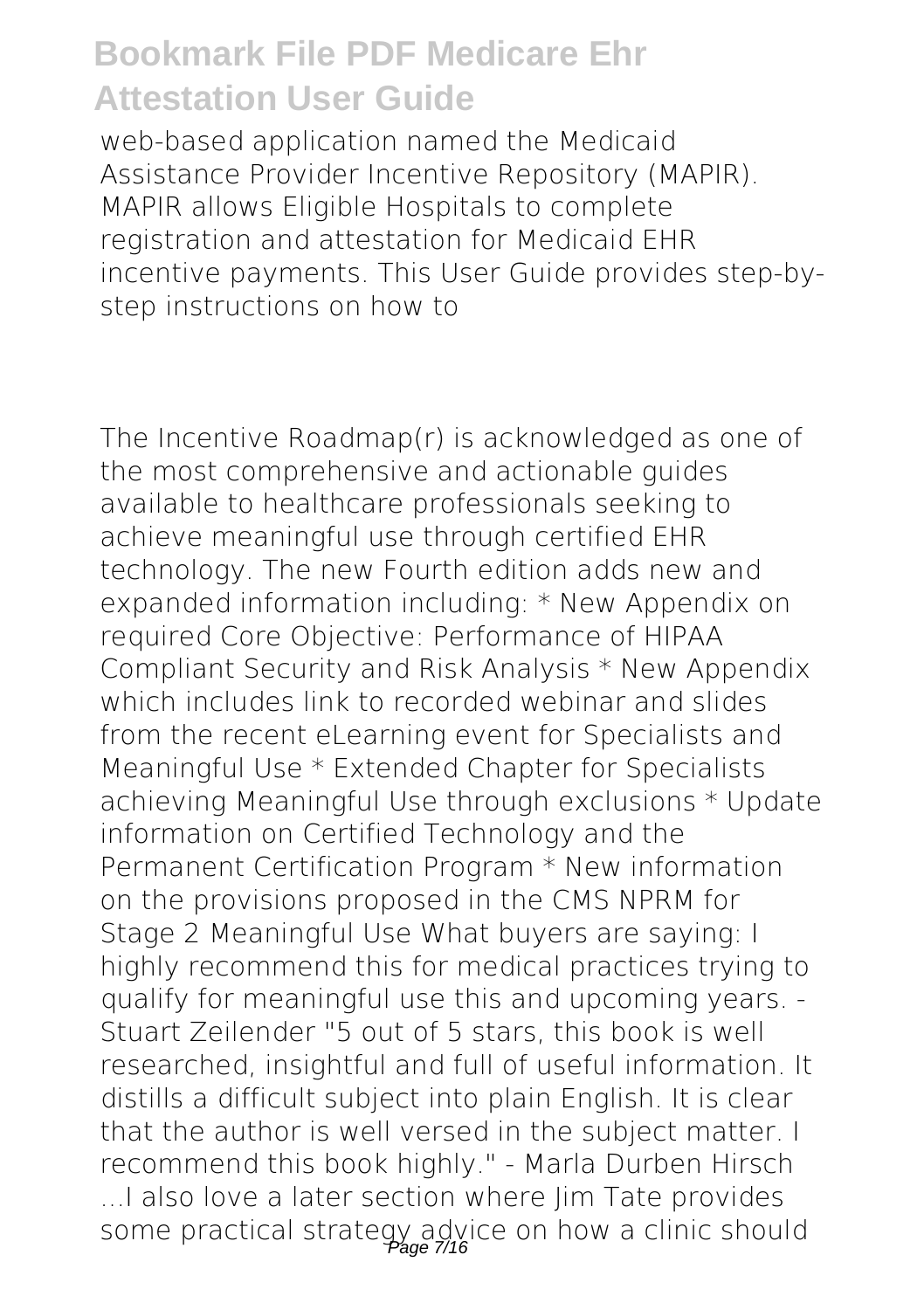approach meaningful use. I know I'll be keeping my copy of The Incentive Roadmap(r) close by as a reference. It's a lot easier to go through than the HHS/CMS/ONC websites. - John Lynn, EHR blogger, emrandhipaa.com Written by Jim Tate, a nationally recognized expert on the CMS EHR Incentive Program, certified technology and Meaningful Use objectives, The Incentive Roadmap(r) is currently in use by practices around the country as the "go-to" manual on achieving meaningful use. In addition to new material, it provides end-to-end guidance to eligible providers and practices on the right way to successfully meet all the requirements for receiving incentives and covers: \* Which incentive program to select \* How to become a meaningful user \* The registration process \* Details on certification \* Meaningful Use for Specialists This manual looks at what steps you will need to take to get ready for meaningful use.

CMS faces obstacles to overseeing the Medicare EHR incentive program that leave the program vulnerable to paying incentives to professionals and hospitals that do not fully meet the meaningful use requirements. Currently, CMS has not implemented strong prepayment safeguards, and its ability to safeguard incentive payments postpayment is also limited. The Office of the National Coordinator for Health Information Technology (ONC) requirements for EHR reports may contribute to CMS's oversight obstacles. We recommend that CMS: (1) obtain and review supporting documentation from selected professionals and hospitals prior to payment to verify the accuracy of their self-reported information and (2) issue guidance with specific examples of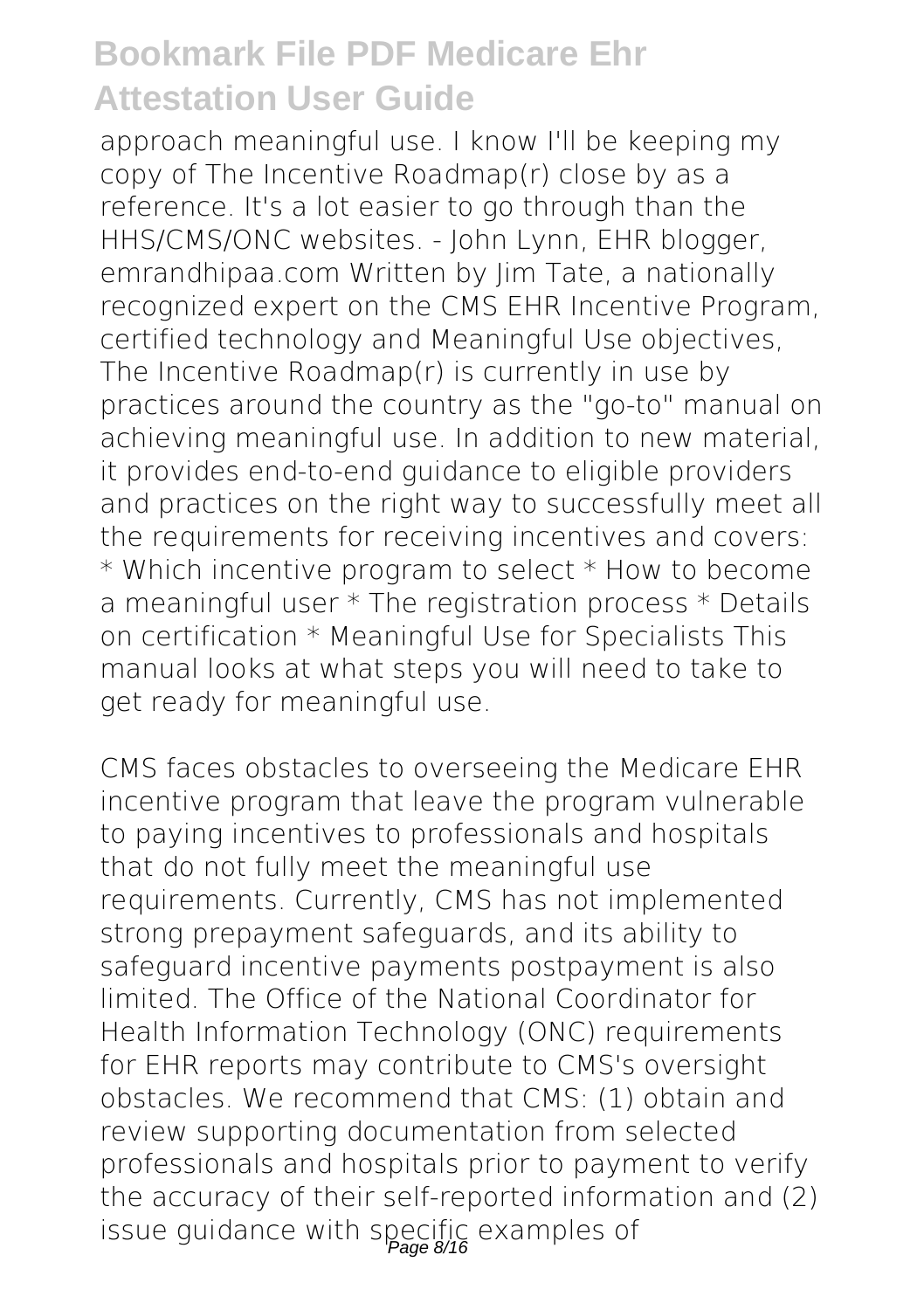documentation that professionals and hospitals should maintain to support their compliance. CMS did not concur with our first recommendation, stating that prepayment reviews would increase the burden on practitioners and hospitals and could delay incentive payments. We continue to recommend that CMS conduct prepayment reviews to improve program oversight. CMS concurred with our second recommendation. We recommend that ONC: (1) require that certified EHR technology be capable of producing reports for yes/no meaningful use measures where possible and (2) improve the certification process for EHR technology to ensure accurate EHR reports. ONC concurred with both recommendations.

After attending numerous CME's, volunteering in many health screening camps, engaging in intellectual healthcare discussions, and assisting a number of Physicians in their efforts to implement EHR/participate in the EHR incentive program......... have repeatedly heard Physicians say, "Someone should write a book on this!" In an effort to reach out to as many Physicians as possible who share a similar concern, it gives me great honor to introduce to you, "Meaningful Use Guide for Physicians". In May of 2014, CMS announced that more than half of the eligible health care providers have been paid under the EHR Incentive Program. The advantages of implementing EHR/participating in the EHR incentive program are two-fold:Financial Benefits:1) Billions of dollars are available in incentive payments for eligible professionals in the U.S.2) Every Physician has the opportunity to receive up to \$44,000 - \$64,000 for<br>Page 9/16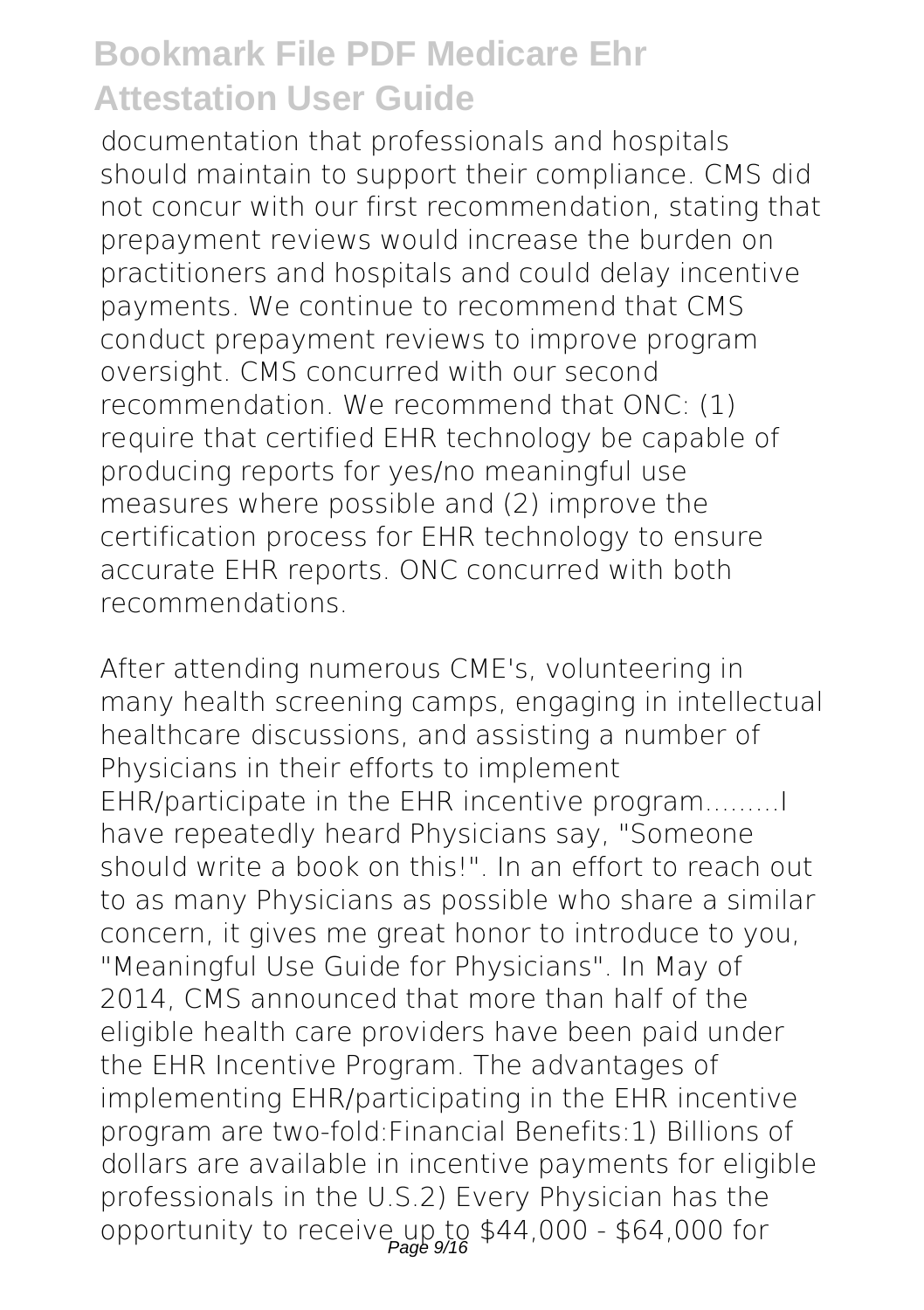achieving Meaningful Use before 20163) In May of 2014, CMS announced that more than half of the eligible health care providers have been paid under the EHR Incentive Program.4) Starting in 2016, there will be mandatory reductions in Medicare payments to eligible professionals who have not implemented EHR.Non-Financial Benefits:1) Improve quality, safety and efficiency of health care.2) Promotes patient engagement via patient health records program (PHR) and improved care coordination by creating patient portals.3) Promotes patient privacy and secure exchange of health information.In this book, I have addressed topics such as Obama Care, HITECH ACT, Meaningful Use, EHR incentive program along with its implementation, patient engagement, patient portals, HIPPAA Security Compliance, CMS deadlines, CMS reporting periods, CMS audits, and challenges/solutions to Meaningful Use (MU) in Practices. The goal of this book, "Meaningful Use Guide for Physicians", is as follows: To help Physicians understand the concept of Meaningful Use along with the repercussions of not implementing EHR, to help understand both the financial as well as the nonfinancial benefits of participating in the EHR incentive program, and most important of all, to help physicians understand how the concept of Meaningful Use benefits not only Physicians but patients as well.Finally, I have gone one step further in "Meaningful Use Guide for Physicians" by advising an action plan for both initiation and sustainment of Meaningful Use.

Foundations of Health Information Management, 4th Edition is an absolute must for any student beginning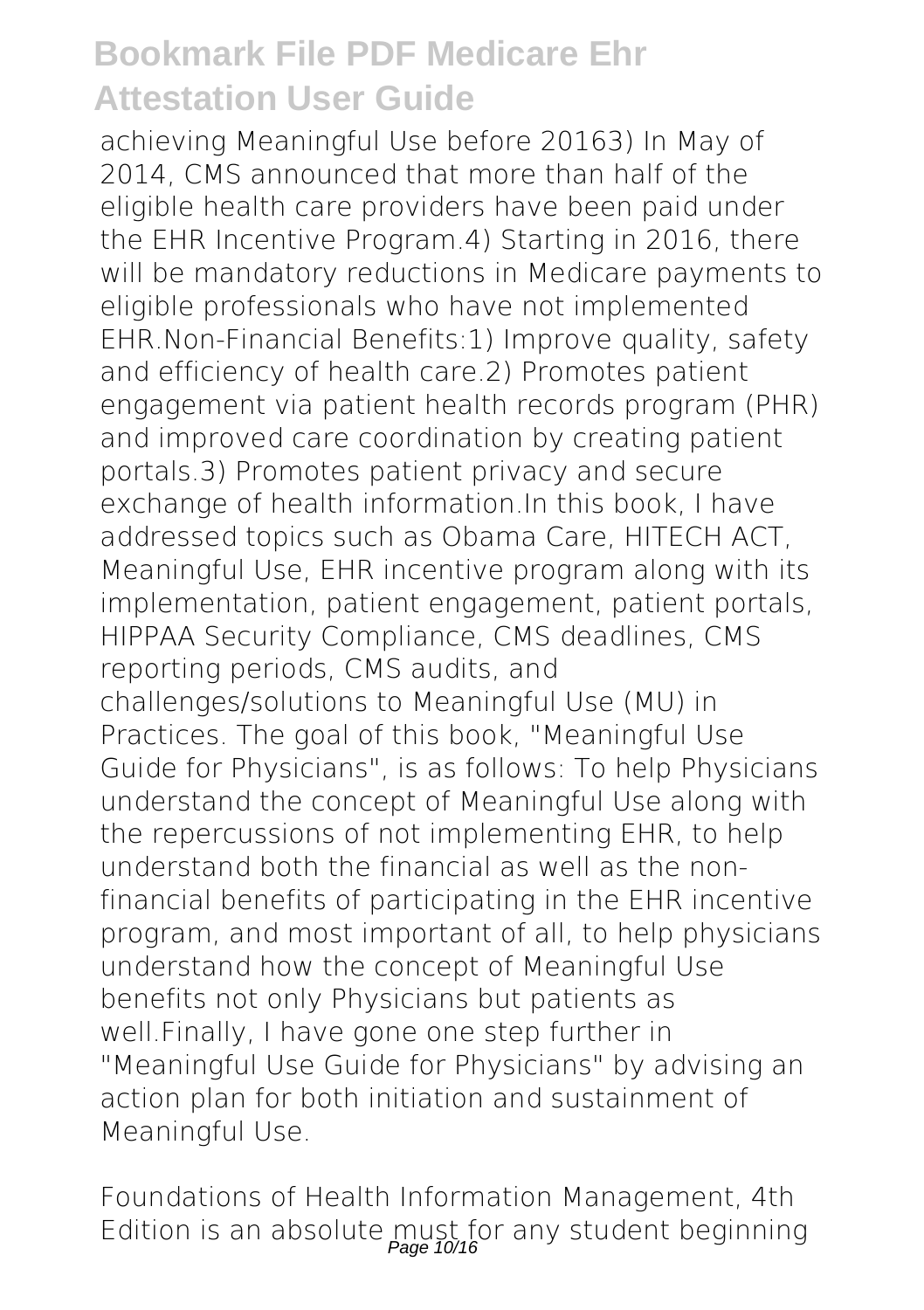a career in HIM. Balancing comprehensive coverage with an engaging, easy-to-understand tone, this text focuses on healthcare delivery systems, electronic health records, and the processing, maintenance, and analysis of health information to present a realistic and practical view of technology and trends in healthcare. It prepares you for the role of a Registered Health Information Technician who not only files and keeps accurate records, but serves as a healthcare analyst who translates data into useful, quality information that can control costs and further research. With new SimChart and SimChart for the Medical Office samples, the new 2014 AHIMA outcomebased competencies, and more exercises, this fourth edition puts you in a position to succeed on the RHIT certification exam. Clear writing style and easy reading level makes reading and studying more timeefficient, and is ideal for two-year associate degree HIM programs and career schools. Chapter learning objectives are tied to the American Health Information Management Association's (AHIMA) HIM domains and subdomains to allow instructors to teach to the credentialing exam — and prepare you for the exam. Separate legal chapter covers HIPAA privacy regulations and emphasizes the importance of HIPAA compliance in today's healthcare system. Statistics chapter gives new students a foundation for learning. Four-color design and illustrations make content more appealing and easier to learn. Exercises at the end of every main section in each chapter encourage you to review and apply key concepts. Career Tip and Professional Profile boxes give you a broader view of the field and show you the many career options you have upon graduation and certification. Chapter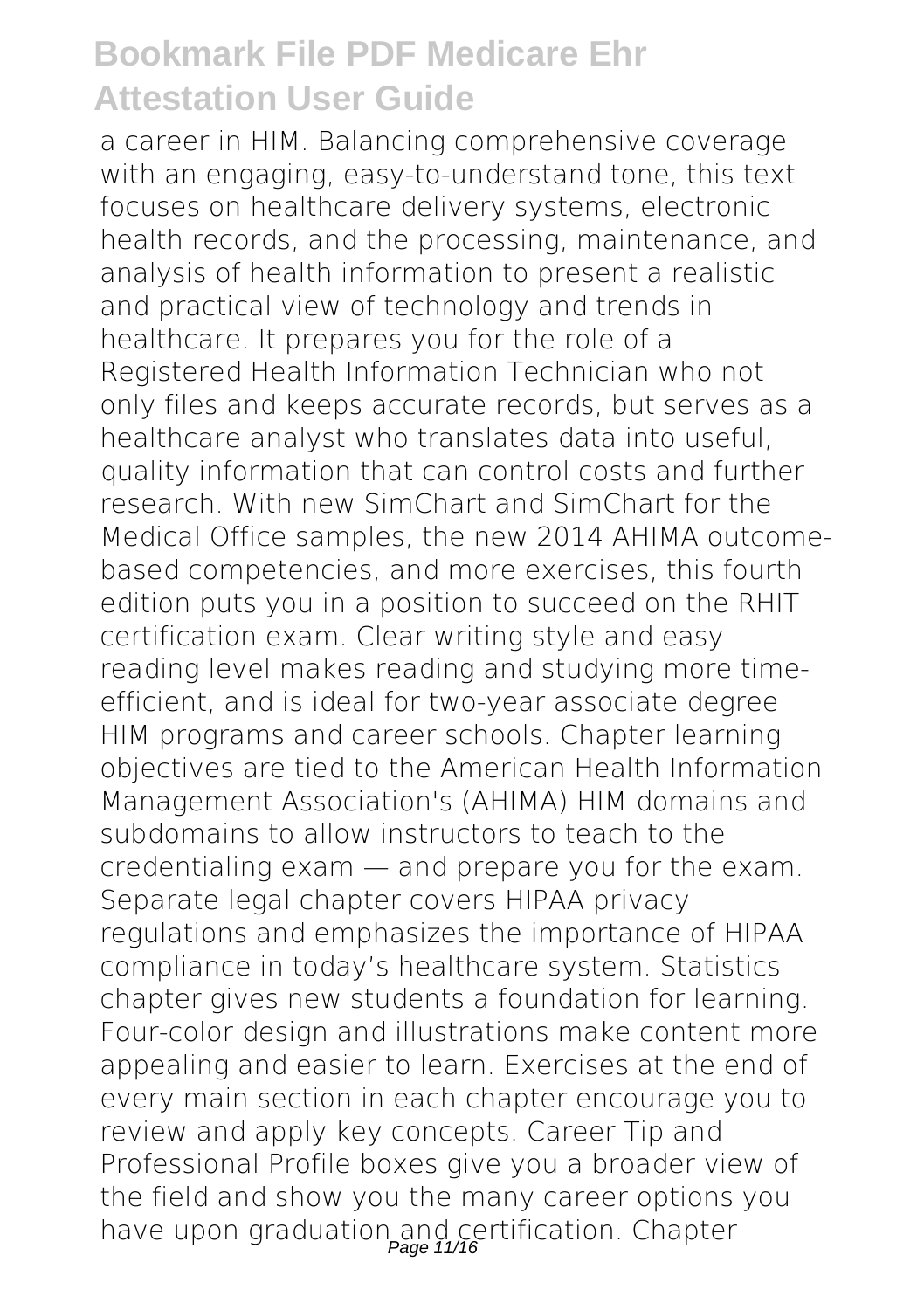summaries and reviews allow for easy review of each chapter's main concepts. Robust appendices, including sample paper records, electronic documentation, and demonstration of Microsoft Excel, equip you with all the extras you need to enter the HIM world. NEW! Content mapped to 2014 AHIMA CEE competencies and domains so you can prepare for the current health information environment and the RHIT exam. NEW! SimChart and SimChart for the Medical Office samples feature screenshots from EHRs to demonstrate electronic medical records in use. NEW! More exercises give you additional opportunities to practice your knowledge of material. NEW! AHIMA competency mapping included in the front of book to provide instructors and students with instant access to the AHIMA domains and competencies needed to prepare for the RHIT exam. NEW! Classroom handouts can be used in the classroom or as homework, and include a variety of exercises.

This User's Guide is intended to support the design, implementation, analysis, interpretation, and quality evaluation of registries created to increase understanding of patient outcomes. For the purposes of this guide, a patient registry is an organized system that uses observational study methods to collect uniform data (clinical and other) to evaluate specified outcomes for a population defined by a particular disease, condition, or exposure, and that serves one or more predetermined scientific, clinical, or policy purposes. A registry database is a file (or files) derived from the registry. Although registries can serve many purposes, this guide focuses on registries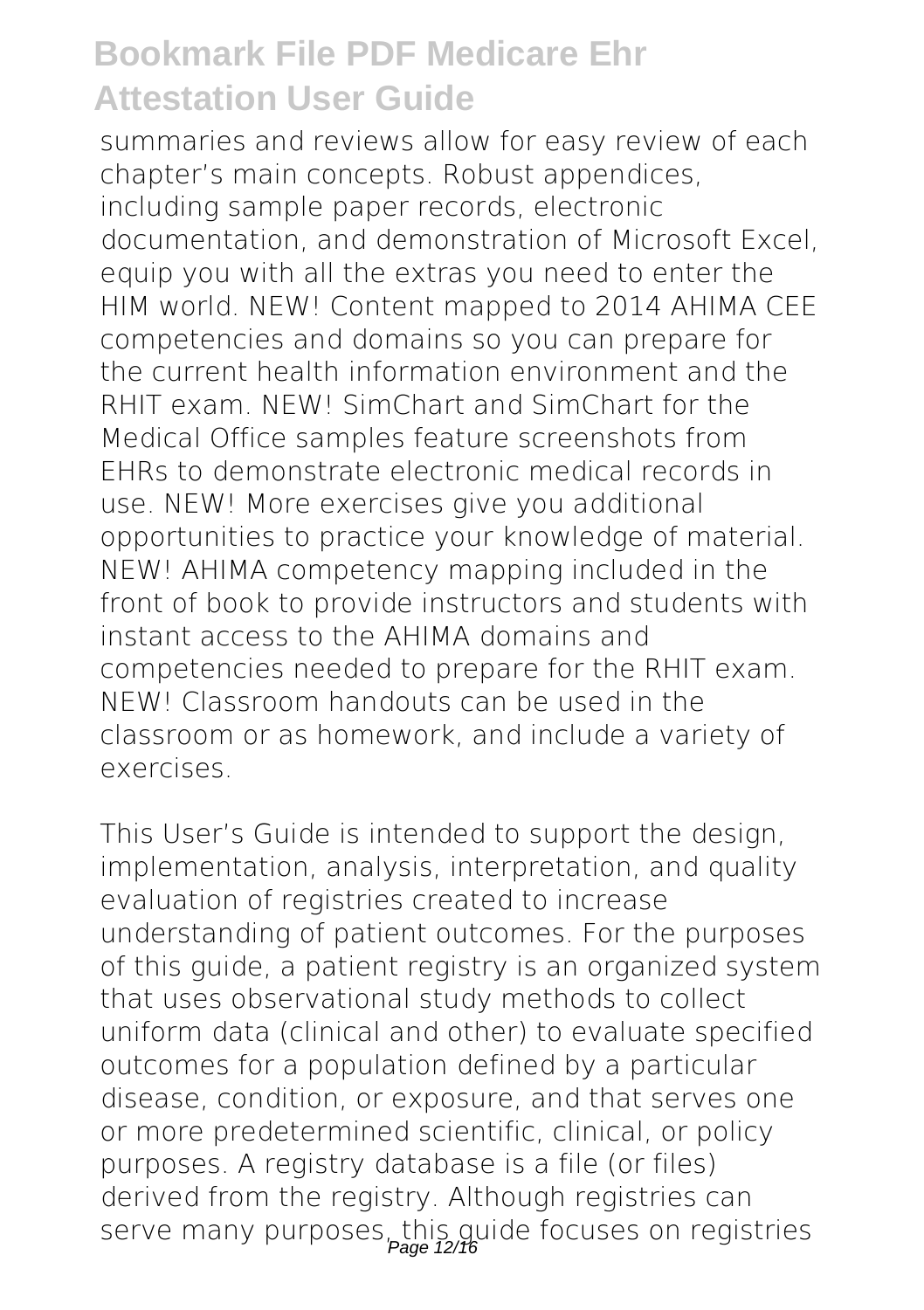created for one or more of the following purposes: to describe the natural history of disease, to determine clinical effectiveness or cost-effectiveness of health care products and services, to measure or monitor safety and harm, and/or to measure quality of care. Registries are classified according to how their populations are defined. For example, product registries include patients who have been exposed to biopharmaceutical products or medical devices. Health services registries consist of patients who have had a common procedure, clinical encounter, or hospitalization. Disease or condition registries are defined by patients having the same diagnosis, such as cystic fibrosis or heart failure. The User's Guide was created by researchers affiliated with AHRQ's Effective Health Care Program, particularly those who participated in AHRQ's DEcIDE (Developing Evidence to Inform Decisions About Effectiveness) program. Chapters were subject to multiple internal and external independent reviews.

In addition to reprinting the PDF of the CMS CoPs and Interpretive Guidelines, we include key Survey and Certification memos that CMS has issued to announced changes to the emergency preparedness final rule, fire and smoke door annual testing requirements, survey team composition and investigation of complaints, infection control screenings, and legionella risk reduction.

Reflecting emerging trends in today's health information management, Health Information Technology, 3rd Edition covers everything from electronic health records and collecting healthcare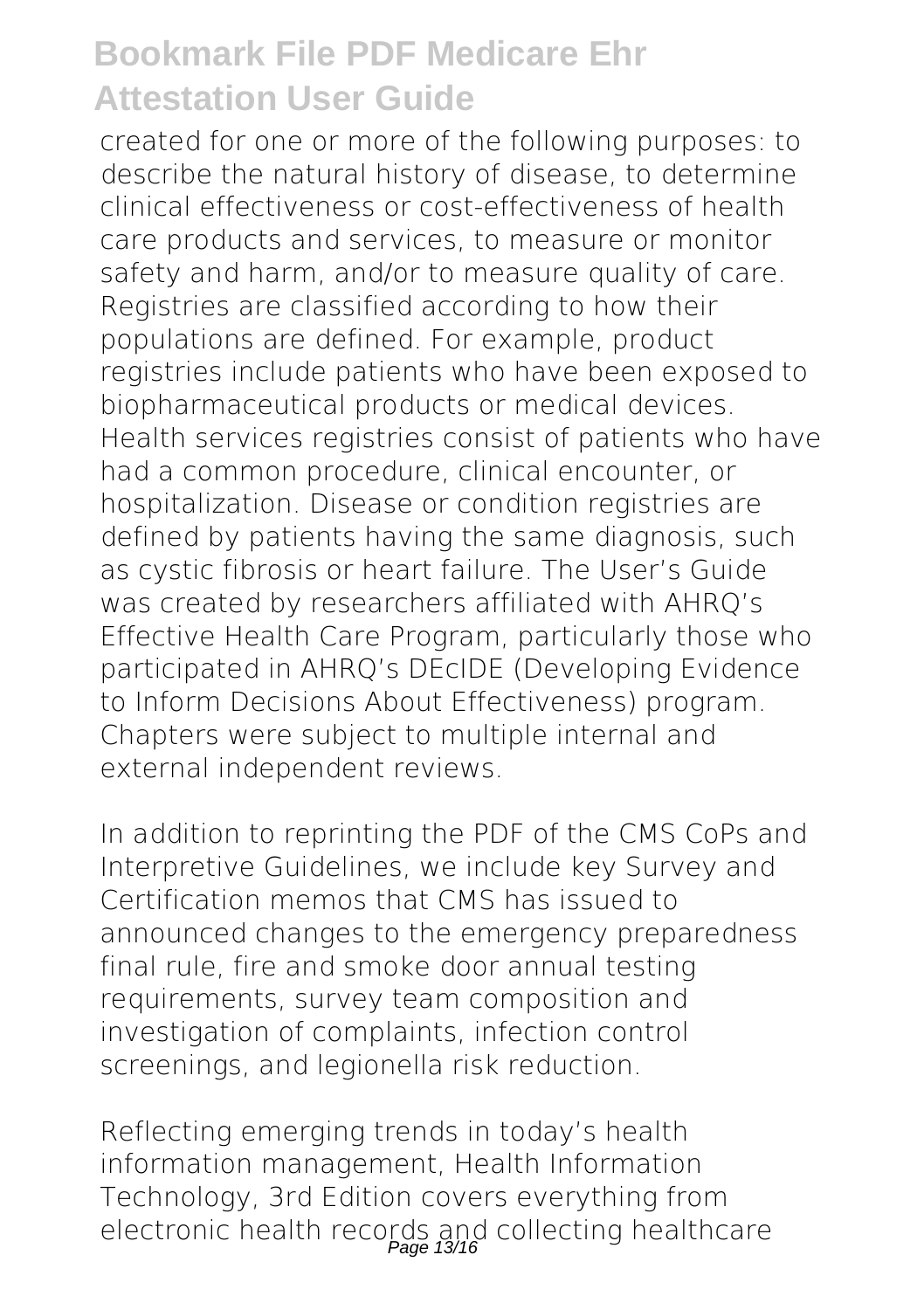data to coding and compliance. It prepares you for a role as a Registered Health Information Technician, one in which you not only file and keep accurate records but serve as a healthcare analyst who translates data into useful, quality information that can control costs and further research. This edition includes new full-color illustrations and easy access to definitions of daunting terms and acronyms. Written by expert educators Nadinia Davis and Melissa LaCour, this book also offers invaluable preparation for the HIT certification exam. Workbook exercises in the book help you review and apply key concepts immediately after you've studied the core topics. Clear writing style and easy reading level makes reading and studying more time-efficient. Chapter learning objectives help you prepare for the credentialing exam by corresponding to the American Health Information Management Association's (AHIMA) domains and subdomains of the Health Information Technology (HIT) curriculum. A separate Confidentiality and Compliance chapter covers HIPAA privacy regulations. Job descriptions in every chapter offer a broad view of the field and show career options following graduation and certification. Student resources on the Evolve companion website include sample paper forms and provide an interactive learning environment. NEW! Full-color illustrations aid comprehension and help you visualize concepts. UPDATED information accurately depicts today's technology, including records processing in the EHR and hybrid environments, digital storage concerns, information systems implementation, and security issues, including HITECH's impact on HIPAA regulations. NEW! Glossary terms and definitions plus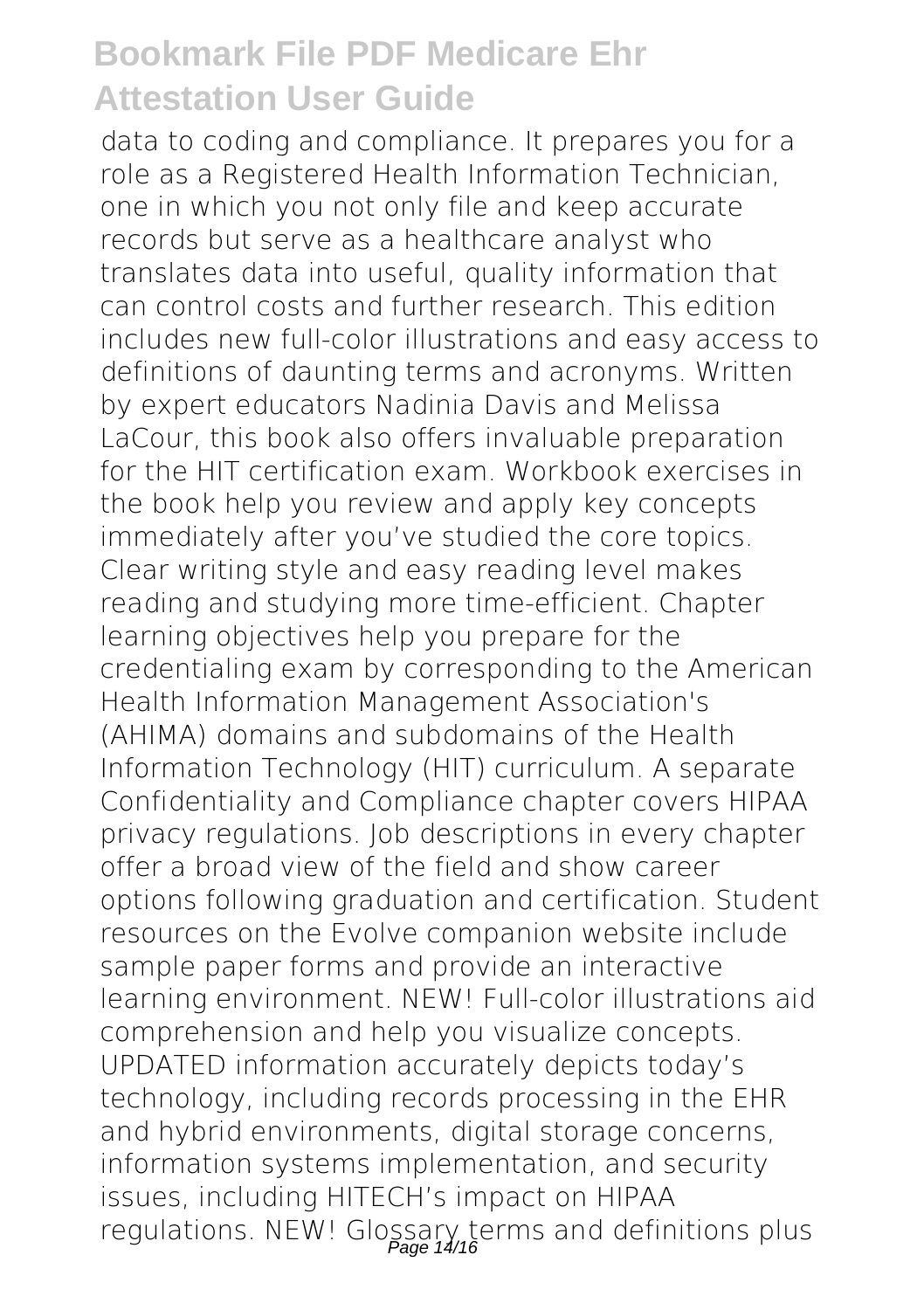acronyms/abbreviations in the margins provide easy access to definitions of key vocabulary and confusing abbreviations. NEW! Go Tos in the margins crossreference the textbook by specific chapters. NEW Coding boxes in the margins provide examples of common code sets. Over 100 NEW vocabulary terms and definitions ensure that the material is current and comprehensive. NEW Patient Care Perspective and Career Tips at the end of chapters include examples of important HIM activities in patient care and customer service.

Health Informatics (HI) focuses on the application of information technology (IT) to the field of medicine to improve individual and population healthcare delivery, education and research. This extensively updated fifth edition reflects the current knowledge in Health Informatics and provides learning objectives, key points, case studies and references. Topics include: HI Overview; Healthcare Data, Information, and Knowledge; Electronic Health Records, Practice Management Systems; Health Information Exchange; Data Standards; Architectures of Information Systems;Health Information Privacy and Security; HI Ethics; Consumer HI; Mobile Technology; Online Medical Resources; Search Engines; Evidence-Based Medicine and Clinical Practice Guidelines; Disease Management and Registries; Quality Improvement Strategies; Patient Safety; Electronic Prescribing; Telemedicine; Picture Archiving and Communication Systems; Bioinformatics; Public HI; E-Research. Available as a printed copy and E-book.<br>Page 15/16